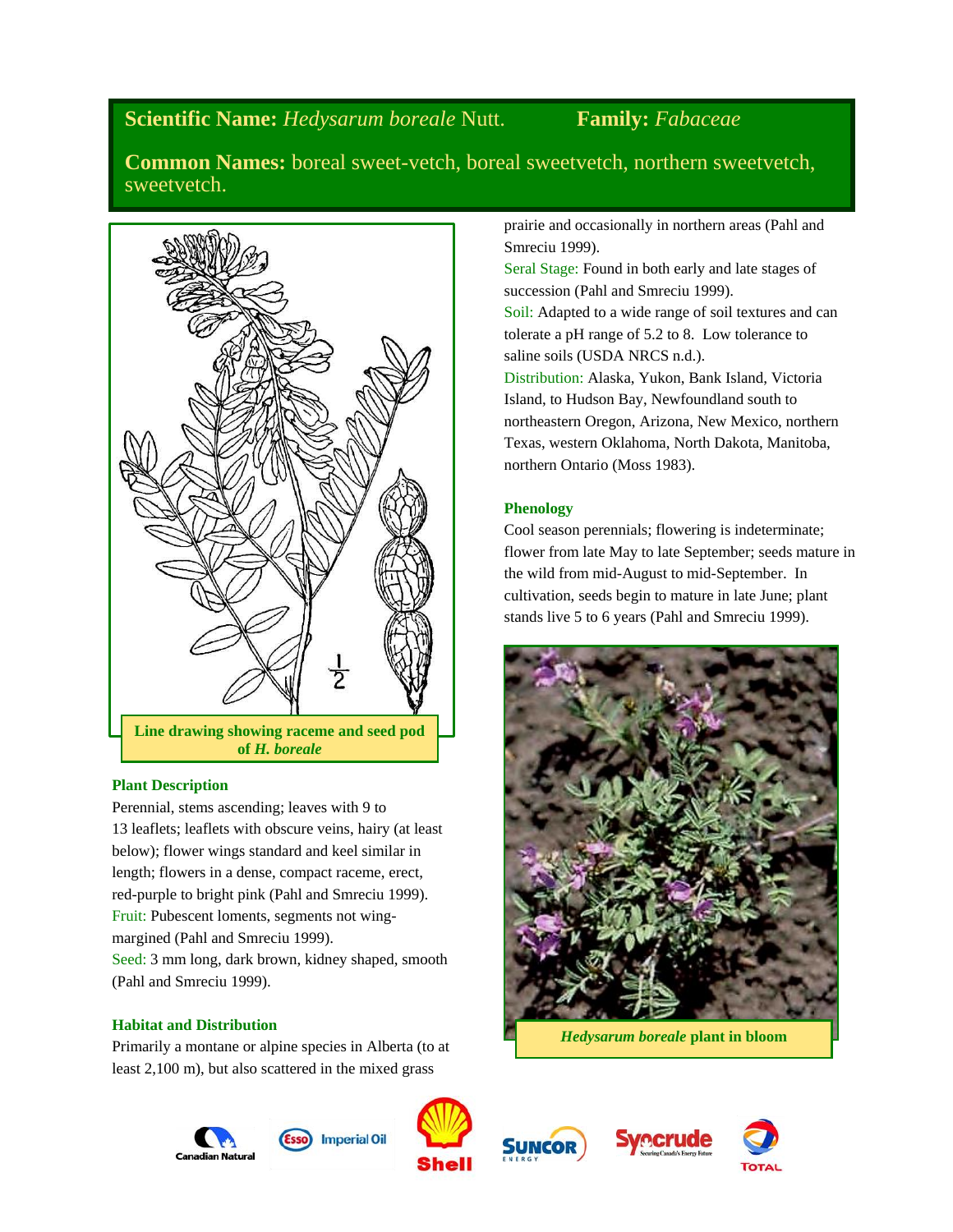

### **Pollination**

Insects – mainly bumblebees. Seeds are often empty due to lack of pollinators (Pahl and Smreciu 1999).

#### **Seed Dispersal**

Limited scattering when loment dehisce.

#### **Genetics**

2n=16 (Moss 1983).

#### **Symbiosis**

Associated with nitrogen-fixing rhizobial bacteria (Pahl and Smreciu 1999).

#### **Seed Processing**

Collection: In cultivation, expect the first significant seed crops when the plants are three years old. Large crops can be combined or swathed. Small crops should be cut, bagged, hung or spread to dry and threshed (Pahl and Smreciu 1999). Seed Weight: 4.35 to 5.8 g/1,000 seeds (Royal

Botanic Gardens Kew 2008). 70 PLS/g (Hammermeister 1998).

Fruit/Seed by Weight: 260,000 seeds/kg. Harvest Dates: Late July to early September (Pahl and Smreciu 1999).

Cleaning: Run seed through a coarse screen to remove vegetation bits and other unwanted objects. Sift using a top screen (7 to 7.5/64" round) and a bottom screen (1/15" round) (Pahl and Smreciu 1999).

Esso

Storage Behaviour: Orthodox; seeds can be dried, without damage, to low moisture contents longevity increases with reductions in both moisture content and temperature (Royal Botanic Gardens Kew 2008). Longevity: 16% germination after 15 years, open storage in a warehouse (Royal Botanic Gardens Kew 2008).

Seed was found to remain viable for 6 years when stored in a dry cool place (USDA NRCS n.d.).

#### **Propagation**

Natural Regeneration: Primarily by seed but also spreads rhizomatously (Hardy BBT 1989, USDA NRCS n.d.).

Germination: Pahl and Smreciu (1999) recommended germinating seed in the dark.

Germination occurs 6 to 30 days after planting (USDA NRCS n.d.).

100% germination was achieved when seed was germinated on a 1% agar media in temperatures of 15°C with 8 hours of light and 16 hours dark (Royal Botanic Gardens Kew 2008).



Pre-treatment: For dormant seed lots scarification may be required. Mechanical scarification of large seed lots is difficult due to varying degrees of seed hardness – many seeds can be broken (Pahl and Smreciu 1999).







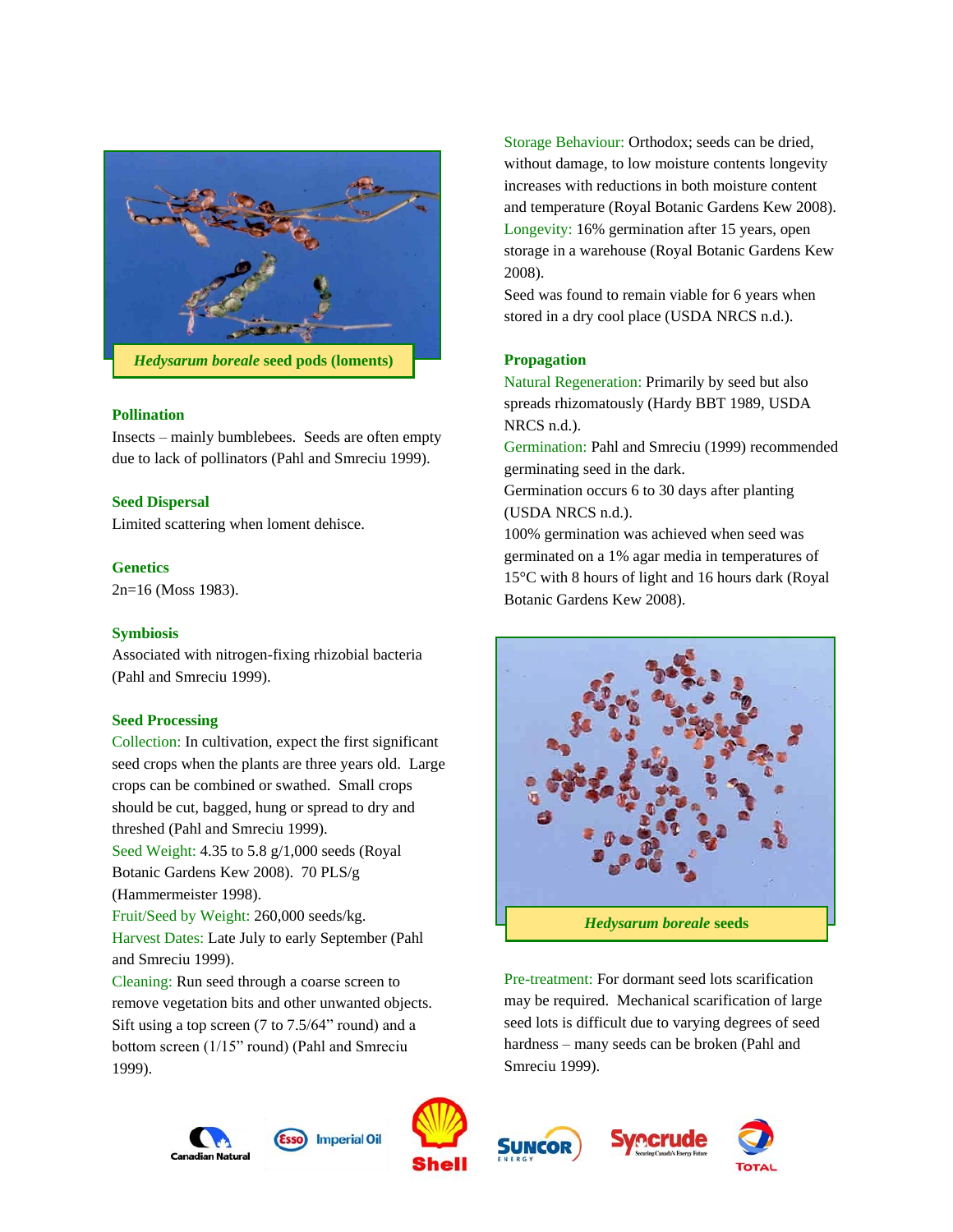Seed were scarified with a scalpel (Royal Botanic Gardens Kew 2008).

Direct Seeding: In cultivation, row cropping is recommended; 60 to 90 cm row spacing; seed in spring or early September at a depth of 0.6 to 0.9 cm (Pahl and Smreciu 1999).

Seed Rate: 80 to 100 seeds/linear m of row. Vegetative Propagation: No literature found. Micro-propagation: No literature found.

#### **Aboriginal/Food Uses**

Food: Important food for many tribes across Canada as well as trappers and settlers. Young roots have a sweet licorice taste and are eaten as a treat. They were boiled, baked, fried, dipped in grease, and added to soups and stews. Spring harvest was best for consumption because roots get woody over the growing season (MacKinnon et al*.* 2009). Medicinal: Sun dried roots were burned and smoke was trapped with a blanket over the head as a treatment for sore eyes. A rich source of vitamin C as well as anti-inflammatory, liver protecting, antiviral and central nervous system stimulating properties (MacKinnon et al. 2009) may also be exploited.

Other: Pieces of root softened at one end by chewing, were used to pacify babies (MacKinnon et al. 2009).

#### **Wildlife/Forage Usage**

Wildlife: Fair to good forage for wildlife; used by rocky mountain big horned sheep as well as by mule deer (Pahl and Smreciu 1999). Favorite food of grizzly bears (Tannas 1997).

Livestock: Poor to fair forage for livestock (Pahl and Smreciu 1999).

Excellent food value (USDA NRCS n.d.). Grazing Response: Increaser (Pahl and Smreciu 1999).

#### **Reclamation Potential**

Sweetvetch has been reported to colonize disturbed sites in the mountains and foothills as well as providing niches for other colonizing plants (Pahl and





Smreciu 1999). Are important for improving soil nitrogen as well as reducing erosion.

#### **Commercial Resources**

Availability: Is available for use in reclamation but recommended to use native seed collected using the Alberta Forest Genetic Management Guidelines. Cultivars: 'Timp' (USDA NRCS n.d.). Uses: *Hedysarum* sp. have all been used as ornamental species (Tannas 1997).

### **Photo Credits**

Photos: Wild Rose Consulting, Inc. 2012.

#### **References**

Hammermeister, A.M., 1998. Seeding rate conversion charts for using native species in reclamation projects. Alberta Agriculture, Food and Rural Development, Edmonton, Alberta. 13 pp. [http://www.npss.sk.ca/docs/2\\_pdf/Seeding\\_Rate\\_Con](http://www.npss.sk.ca/docs/2_pdf/Seeding_Rate_Conversion.pdf) [version.pdf](http://www.npss.sk.ca/docs/2_pdf/Seeding_Rate_Conversion.pdf) [Last accessed August 26, 2014].

Hardy BBT Limited, 1989. Manual of plant species suitability for reclamation in Alberta - 2ndEdition. Alberta Land Conservation and Reclamation Council Report No. RRTAC 89-4. 436 pp. [http://hdl.handle.net/10402/era.22605.](http://hdl.handle.net/10402/era.22605) [Last accessed May 15, 2013].

Mackinnon, A., L. Kershaw, J.T. Aranason, P. Owen, A. Karst and F Hamersley, 2009. Edible and Medicinal Plants of Canada. Lone Pine Publishing, Edmonton, Alberta. 417 pp.

Moss, E.H., 1983. Flora of Alberta. A manual of flowering plants, conifers, ferns, and fern allies found growing without cultivation in the province of Alberta, Canada. 2nd edition. University of Toronto Press, Toronto Ontario. p. 379.

Pahl, M.D. and A. Smreciu, 1999. Growing native pants of western Canada: common grasses and wildflowers. Alberta Agriculture, Food and Rural Development, Edmonton, Alberta. 118 pp.